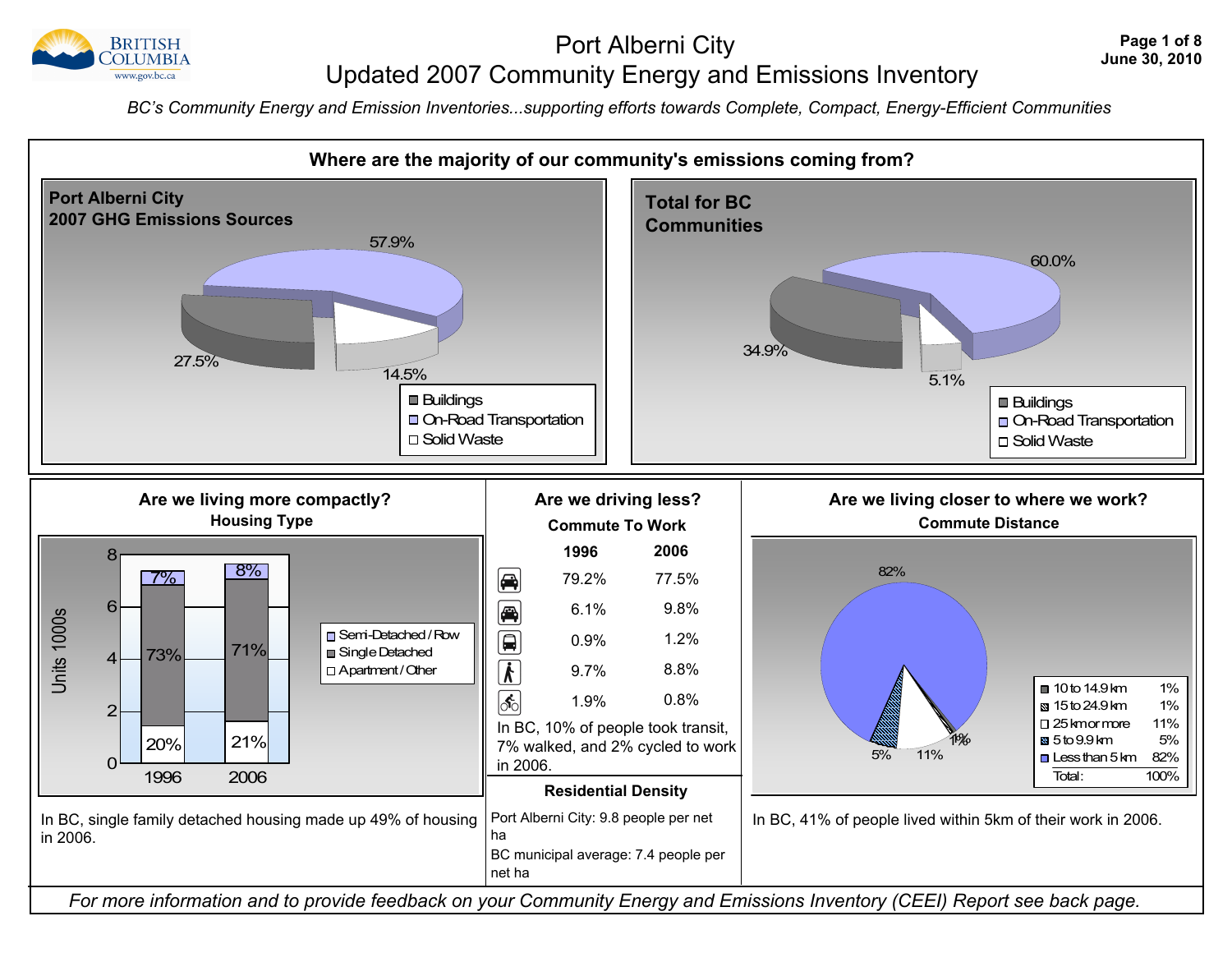

Port Alberni City Updated 2007 Community Energy and Emissions Inventory **Page 2 of 8**

## **Sectors**

| <b>On Road Transportation</b> |                    | <b>Vehicles</b> | Consumption | <b>Measurement</b> | Average-VKT(km)                 | Energy (GJ) | $CO2e$ (t)     |
|-------------------------------|--------------------|-----------------|-------------|--------------------|---------------------------------|-------------|----------------|
| Small Passenger Cars          | Gasoline           | 3,049           | 4,026,673   | Litres             | 12,959                          | 140,934     | 9,656          |
|                               | <b>Diesel Fuel</b> | 65              | 64,271      | Litres             | 13,543                          | 2,462       | 176            |
|                               | <b>Other Fuel</b>  | $< 10$          | 1,769       | Litres             | 8,507                           | 68          | 3              |
|                               |                    |                 |             |                    | <b>Small Passenger Cars</b>     | 143,464     | 9,835          |
| Large Passenger Cars          | Gasoline           | 1,942           | 3,971,818   | Litres             | 16,609                          | 139,014     | 9,483          |
|                               | <b>Diesel Fuel</b> | 25              | 56,652      | Litres             | 16,771                          | 2,170       | 155            |
|                               | <b>Other Fuel</b>  | < 10            | 20,793      | Litres             | 16,561                          | 796         | 32             |
|                               |                    |                 |             |                    | <b>Large Passenger Cars</b>     | 141,980     | 9,670          |
| Light Trucks, Vans, SUVs      | Gasoline           | 5,315           | 15,525,980  | Litres             | 19,396                          | 543,409     | 37,303         |
|                               | <b>Diesel Fuel</b> | 410             | 945,235     | Litres             | 17,834                          | 36,203      | 2,582          |
|                               | <b>Other Fuel</b>  | 54              | 129,401     | Litres             | 13,428                          | 4,956       | 198            |
|                               |                    |                 |             |                    | <b>Light Trucks, Vans, SUVs</b> | 584,568     | 40,083         |
| <b>Commercial Vehicles</b>    | Gasoline           | 83              | 406,225     | Litres             | 18,802                          | 14,218      | 954            |
|                               | <b>Diesel Fuel</b> | 85              | 385,731     | Litres             | 20,664                          | 14,774      | 1,038          |
|                               | <b>Other Fuel</b>  | < 10            | 26,709      | Litres             | 12,033                          | 1,023       | 41             |
|                               |                    |                 |             |                    | <b>Commercial Vehicles</b>      | 30,015      | 2,033          |
| <b>Tractor Trailer Trucks</b> | Gasoline           | < 10            | 17,493      | Litres             | 12,922                          | 612         | 41             |
|                               | <b>Diesel Fuel</b> | 112             | 3,087,329   | Litres             | 73,317                          | 118,245     | 8,308          |
|                               |                    |                 |             |                    | <b>Tractor Trailer Trucks</b>   | 118,857     | 8,349          |
| Motorhomes                    | Gasoline           | 122             | 126,195     | Litres             | 2,735                           | 4,417       | 295            |
|                               | <b>Diesel Fuel</b> | < 10            | 5,118       | Litres             | 3,701                           | 196         | 14             |
|                               | <b>Other Fuel</b>  | < 10            | 4,430       | Litres             | 2,189                           | 170         | $\overline{7}$ |
|                               |                    |                 |             | <b>Motorhomes</b>  |                                 | 4,783       | 316            |
| Motorcycles, Mopeds           | Gasoline           | 144             | 57,292      | Litres             | 4,659                           | 2,005       | 134            |
|                               |                    |                 |             |                    | <b>Motorcycles, Mopeds</b>      | 2,005       | 134            |
| <b>Bus</b>                    | Gasoline           | < 10            | 92,015      | Litres             | 26,782                          | 3,221       | 216            |
|                               | <b>Diesel Fuel</b> | 25              | 353,997     | Litres             | 28,649                          | 13,558      | 953            |
|                               | <b>Other Fuel</b>  | $< 10$          | 17,556      | Litres             | 15,902                          | 672         | 27             |
|                               |                    |                 |             | <b>Bus</b>         |                                 | 17,451      | 1,196          |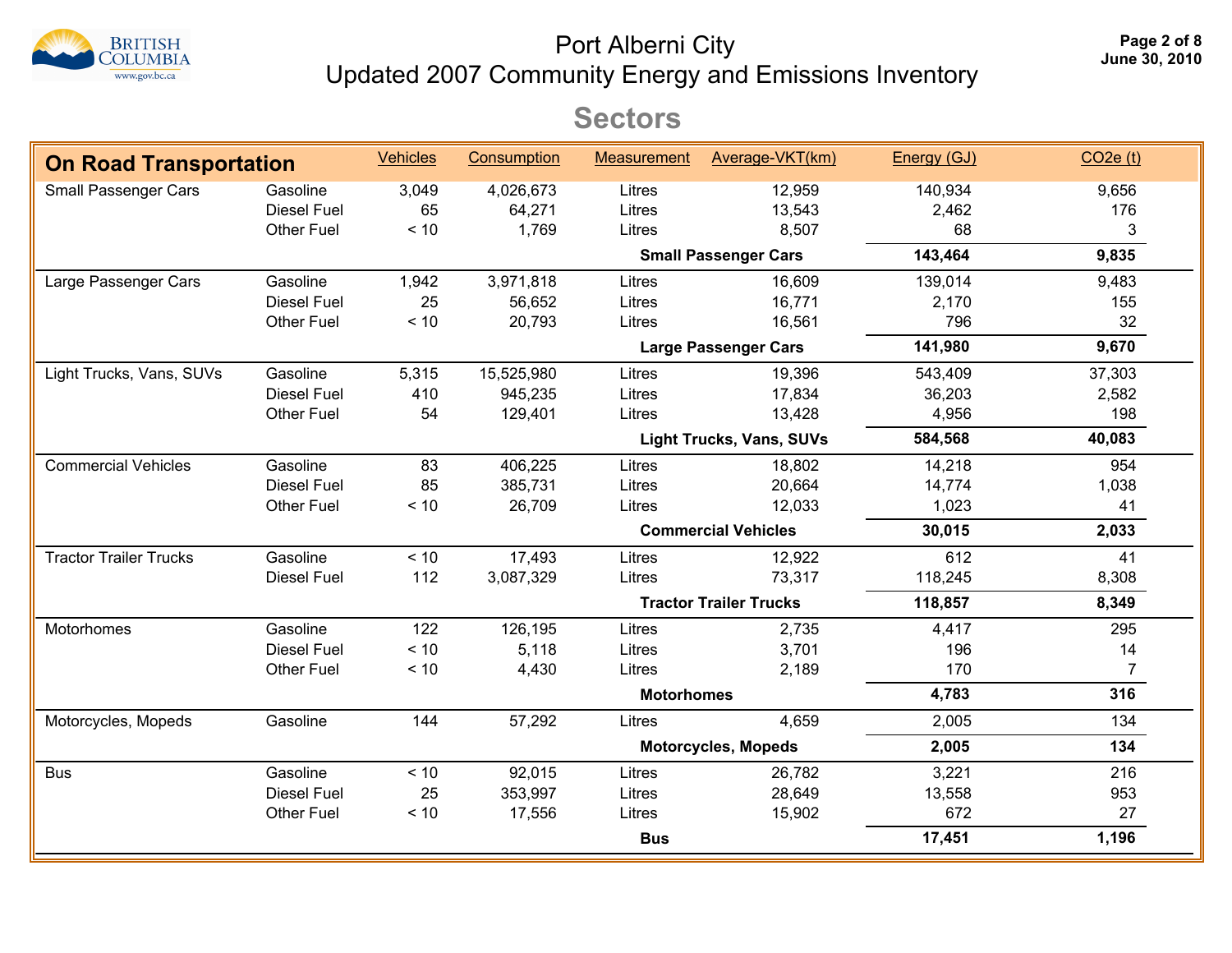

### Port Alberni City<br>June 30, 2010 Updated 2007 Community Energy and Emissions Inventory

| <b>On Road Transportation Totals</b> |                                                                            |                | Gasoline:<br>Diesel:<br><b>Other Fuel:</b><br><b>All Fuels:</b>                                      |                                                                                  | 847,830<br>187,608<br>7,685<br>1,043,123                        | 58,082<br>13,226<br>308<br>71,616                 |
|--------------------------------------|----------------------------------------------------------------------------|----------------|------------------------------------------------------------------------------------------------------|----------------------------------------------------------------------------------|-----------------------------------------------------------------|---------------------------------------------------|
| <b>Buildings</b>                     | <b>Type</b>                                                                | Connections    | Consumption                                                                                          | Measurement                                                                      | Energy (GJ)                                                     | $CO2e$ (t)                                        |
| Residential                          | Electricity<br><b>Natural Gas</b><br><b>Heating Oil</b><br>Propane<br>Wood | 8,066<br>2,225 | 104,115,006<br>138,277<br>140,117<br>24,162<br>170,857<br><b>Residential</b>                         | <b>Kilowatt Hours</b><br>GigaJoules<br>GigaJoules<br>GigaJoules<br>GigaJoules    | 374,814<br>138,277<br>140,117<br>24,162<br>170,857<br>848,227   | 2,568<br>7,052<br>9,877<br>1,474<br>63<br>21,034  |
| Commercial/Small-Medium Industrial   | Electricity<br><b>Natural Gas</b>                                          | 1,110<br>338   | 74,006,898<br>219,345                                                                                | <b>Kilowatt Hours</b><br>GigaJoules<br><b>Commercial/Small-Medium Industrial</b> | 266,425<br>219,345<br>485,770                                   | 1,826<br>11,187<br>13,013                         |
| <b>Buildings Totals</b>              |                                                                            |                | Electricity:<br><b>Natural Gas:</b><br>Propane:<br>Wood:<br><b>Heating Oil:</b><br><b>Buildings:</b> |                                                                                  | 641,239<br>357,622<br>24,162<br>170,857<br>140,117<br>1,333,997 | 4,394<br>18,239<br>1,474<br>63<br>9,877<br>34,047 |
|                                      |                                                                            |                |                                                                                                      |                                                                                  |                                                                 |                                                   |
| <b>Solid Waste</b>                   |                                                                            |                |                                                                                                      | <b>Community Solid Waste</b>                                                     | Mass(t)<br>15,579                                               | $CO2e$ (t)<br>17,960                              |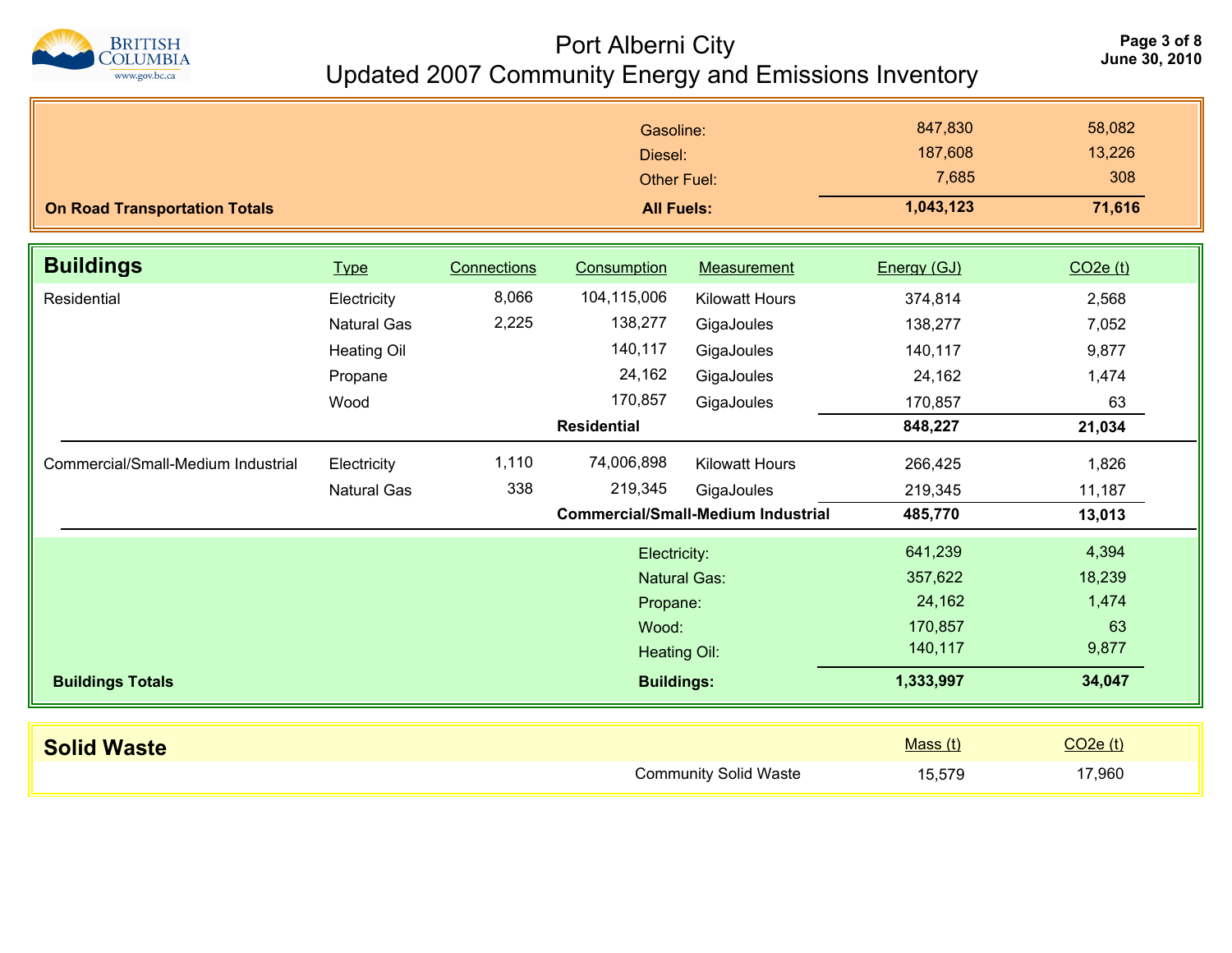

Port Alberni City<br>June 30, 2010 Updated 2007 Community Energy and Emissions Inventory

| <b>Grand Total</b>                                 | <b>CONSUMPTION</b> |              | ENERGY (GJ)  | $CO2e$ (t)            |
|----------------------------------------------------|--------------------|--------------|--------------|-----------------------|
| <b>Diesel Fuel</b>                                 | 4,898,333 L        |              | 187,608      | 13,226                |
| <b>Electricity</b>                                 | 178,121,904        | kWh          | 641,239      | 4,394                 |
| <b>Gasoline</b>                                    | 24,223,691 L       |              | 847,830      | 58,082                |
| <b>Heating Oil</b>                                 | 140,117 GJ         |              | 140.117      | 9,877                 |
| <b>Natural Gas</b>                                 | 357,622 GJ         |              | 357,622      | 18,239                |
| <b>Other Fuel</b>                                  | 200,658 L          |              | 7,685        | 308                   |
| Propane                                            | 24,162 GJ          |              | 24,162       | 1,474                 |
| <b>Solid Waste</b>                                 | 15,579             | $\mathbf{T}$ | 0            | 17,960                |
| Wood                                               | 170,857 GJ         |              | 170,857      | 63                    |
| Total of Transportation / Buildings / Solid Waste: |                    |              | 2,377,120 GJ | <b>123,623 tonnes</b> |

# **Memo Items**

| <b>Buildings</b> | <u>Type</u>        | Connections | Consumption | Measurement      | Energy (GJ)              | $CO2e$ (t) |
|------------------|--------------------|-------------|-------------|------------------|--------------------------|------------|
| Large Industrial | Electricity        |             | withheld    | Kilowatt Hours   | $\overline{\phantom{0}}$ | -          |
|                  | <b>Natural Gas</b> |             | withheld    | GigaJoules       | $\overline{\phantom{0}}$ |            |
|                  |                    |             |             | Large Industrial |                          |            |
|                  |                    |             |             |                  |                          |            |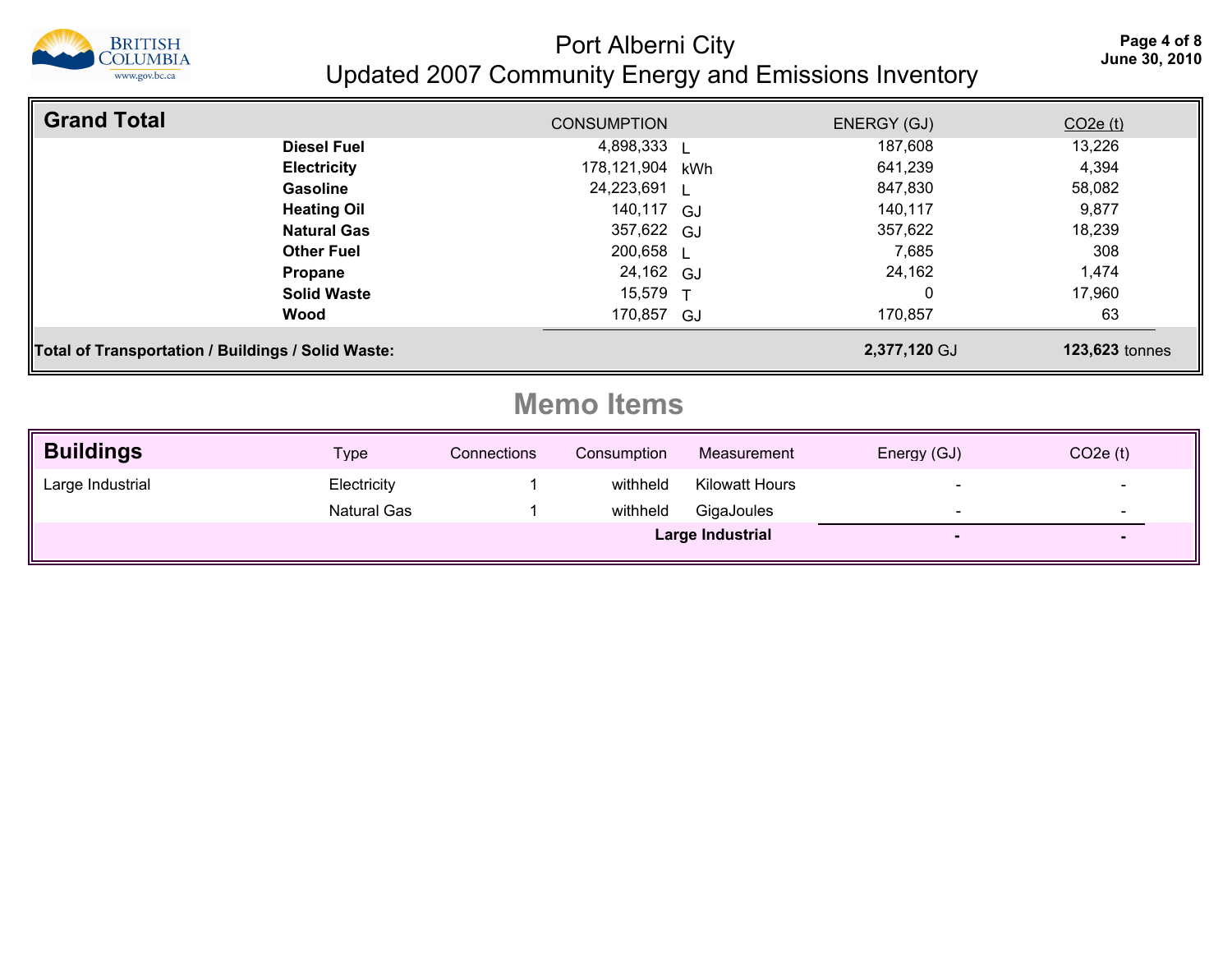

## Port Alberni City<br>June 30, 2010 Updated 2007 Community Energy and Emissions Inventory

# **Supporting Indicators**

Below you will find supporting indicators for which data is provided. These are the first five supporting indicators for which data is provided as a part of the updated 2007 CEEI. Columns with all zeros indicate data unavailable in these CEEI reports. Thirteen additional supporting indicators are under consideration for future reports (see next page). Local government feedback is requested on all supporting indicators. Please take the time to complete the short CEEI Survey at http://www.env.gov.bc.ca/cas/mitigation/ceei/index.html or contact us directly at CEEIRPT@gov.bc.ca

#### Housing Type - Private dwellings by structural type

Housing type is important for reducing building-related GHG emissions and energy consumption. A trend toward fewer single family dwellings indicates an increase in residential density, which is known to reduce transportation-related GHG emissions.

|                                | 1996  |      | 2001  |      | 2006  |                |  |
|--------------------------------|-------|------|-------|------|-------|----------------|--|
|                                | Units | $\%$ | Units | $\%$ | Units | $\%$           |  |
| Single Detached House          | 5,400 | 42   | 5.615 | 74   | 5.440 | 71             |  |
| Semi-Detached House            | 205   | 2    | 205   | 3    | 185   | 2              |  |
| Row House                      | 300   | 2    | 350   | 5    | 390   | 5              |  |
| Apartment, Duplex              | 360   | 3    | 140   | 2    | 240   | 3              |  |
| Apartment, 5 storeys or higher | 125   | 1    | 105   | 1    | 115   | $\overline{2}$ |  |
| Apartment, under 5 storeys     | 820   | 6    | 965   | 13   | 1.110 | 15             |  |
| Other Single Attached House    | 35    | 0    | 30    | 0    | 15    | 0              |  |
| <b>Movable Dwelling</b>        | 115   | 1    | 155   | 2    | 155   | 2              |  |

#### Commute to Work - Employed labour force - by mode of commute

An increase in the number of people choosing to walk, cycle and use transit reduces GHG emissions. More compact, complete, connected communities should see an increase in the use of these transportation modes.

|                             | 1996   |      |        | 2001 |        | 2006 |  |
|-----------------------------|--------|------|--------|------|--------|------|--|
|                             | People | $\%$ | People | ℅    | People | %    |  |
| Car, Truck, Van as Driver   | 5,455  | 79   | 5,160  | 81   | 5,360  | 77   |  |
| Car, Truck, Van as Passenge | 420    | 6    | 525    | 8    | 675    | 10   |  |
| <b>Public Transit</b>       | 65     | 1    | 95     | 1    | 80     |      |  |
| Walked                      | 665    | 10   | 425    |      | 610    | 9    |  |
| <b>Bicycle</b>              | 130    | 2    | 50     | 1    | 55     |      |  |
| Motorcycle                  | 15     | 0    | 45     | 1    | 15     | 0    |  |
| Taxicab                     | 30     | 0    | 30     | 0    | 0      | 0    |  |
| <b>Other Method</b>         | 110    | 2    | 25     | 0    | 125    | 2    |  |

#### Residential Density

\* Net of Crown land, parks, Indian Reserves, water features, airports, ALR,waste disposal sites.

Increasing residential densities is known to reduce vehicle use resulting in fewer transportation-related GHG emissions. There are many additional benefits from more compact development.

|                                         | 2009     |  |
|-----------------------------------------|----------|--|
| Population                              | 17.741.0 |  |
| Net Land Area (ha) *                    | 1.811.9  |  |
| Residential Density (people per net ha) | 9.8      |  |

#### Commute Distance

Shorter commute distances generally reduce GHG emissions by increasing the likelihood of people walking, cycling or using transit. Commute distance is also indicative of the 'completeness' of a community from an employment perspective.

| Less than 5 km       | 4,905 | -82 |                  |
|----------------------|-------|-----|------------------|
| <u></u> 15 to 9.9 km | 325   | 5   |                  |
| 10 to 14.9 km        | 55    |     |                  |
| 15 to 24.9 km        | 35    | -1  |                  |
| 25 km or more        | 630   | -11 |                  |
|                      |       |     | 2006<br>People % |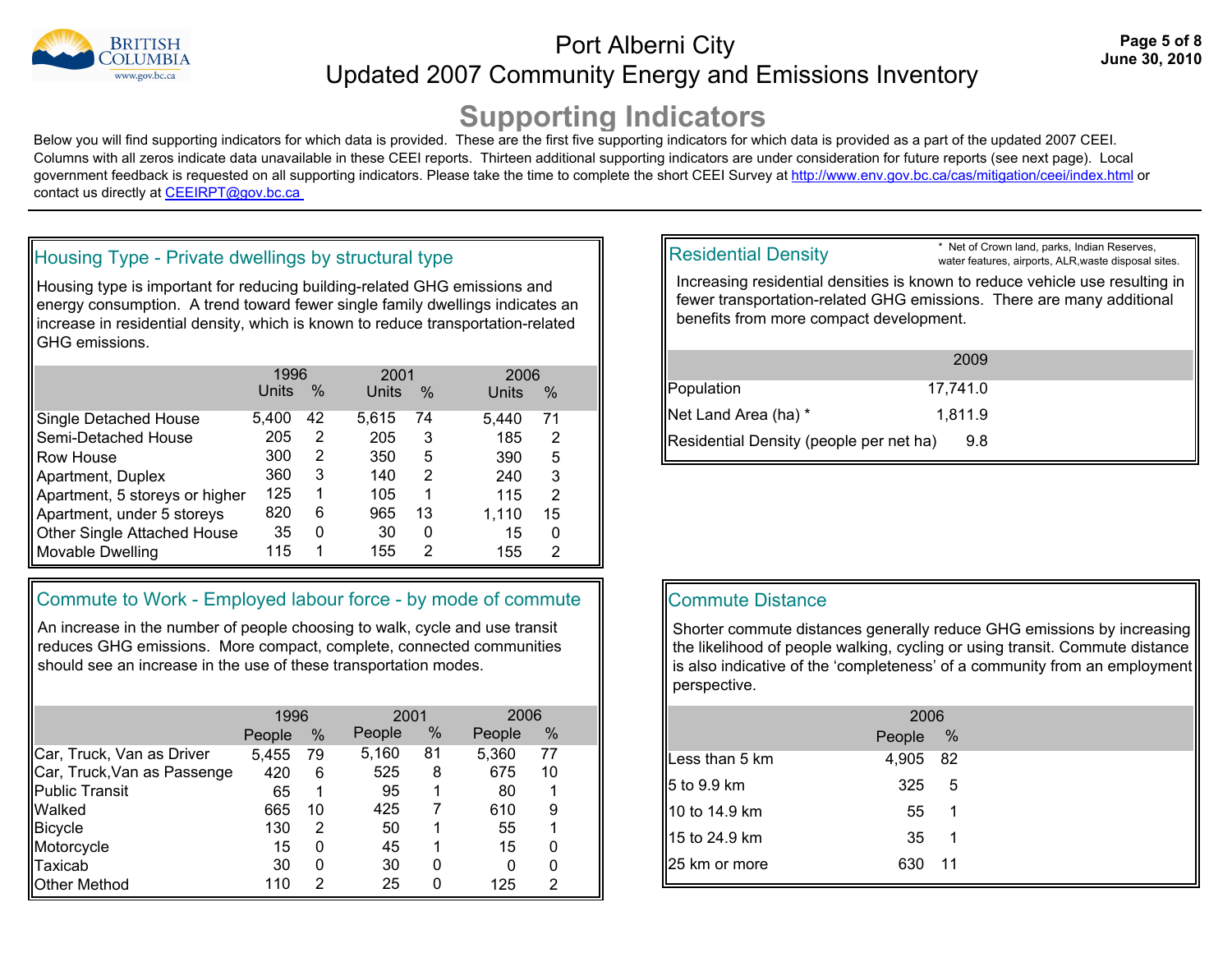

## Port Alberni City<br>
Fage 6 of 8<br>
June 30, 2010 Updated 2007 Community Energy and Emissions Inventory

| <b>Parks and Protected Greenspace</b>                                                                          | * Total is net of Indian Reserves<br>** The quantity of parkland may be underestimated |      |  |  |
|----------------------------------------------------------------------------------------------------------------|----------------------------------------------------------------------------------------|------|--|--|
| Parks and protected greenspaces are important for the protection and<br>enhancement of community carbon sinks. |                                                                                        |      |  |  |
|                                                                                                                | 2009                                                                                   |      |  |  |
|                                                                                                                | Area (ha)                                                                              | $\%$ |  |  |
| National Parks                                                                                                 | 0.0                                                                                    | 0.0  |  |  |
| Provincial Parks / Protected Areas                                                                             | 0.0                                                                                    | 0.0  |  |  |
| Local Parks                                                                                                    | 45.3                                                                                   | 2.3  |  |  |
| Agricultural Land Reserve                                                                                      | 86.1                                                                                   | 4.3  |  |  |

Agricultural Land Reserve **86.1** 4.3 Other land use 1,874.0 93.5 Total Land Area 2,005.4 100.0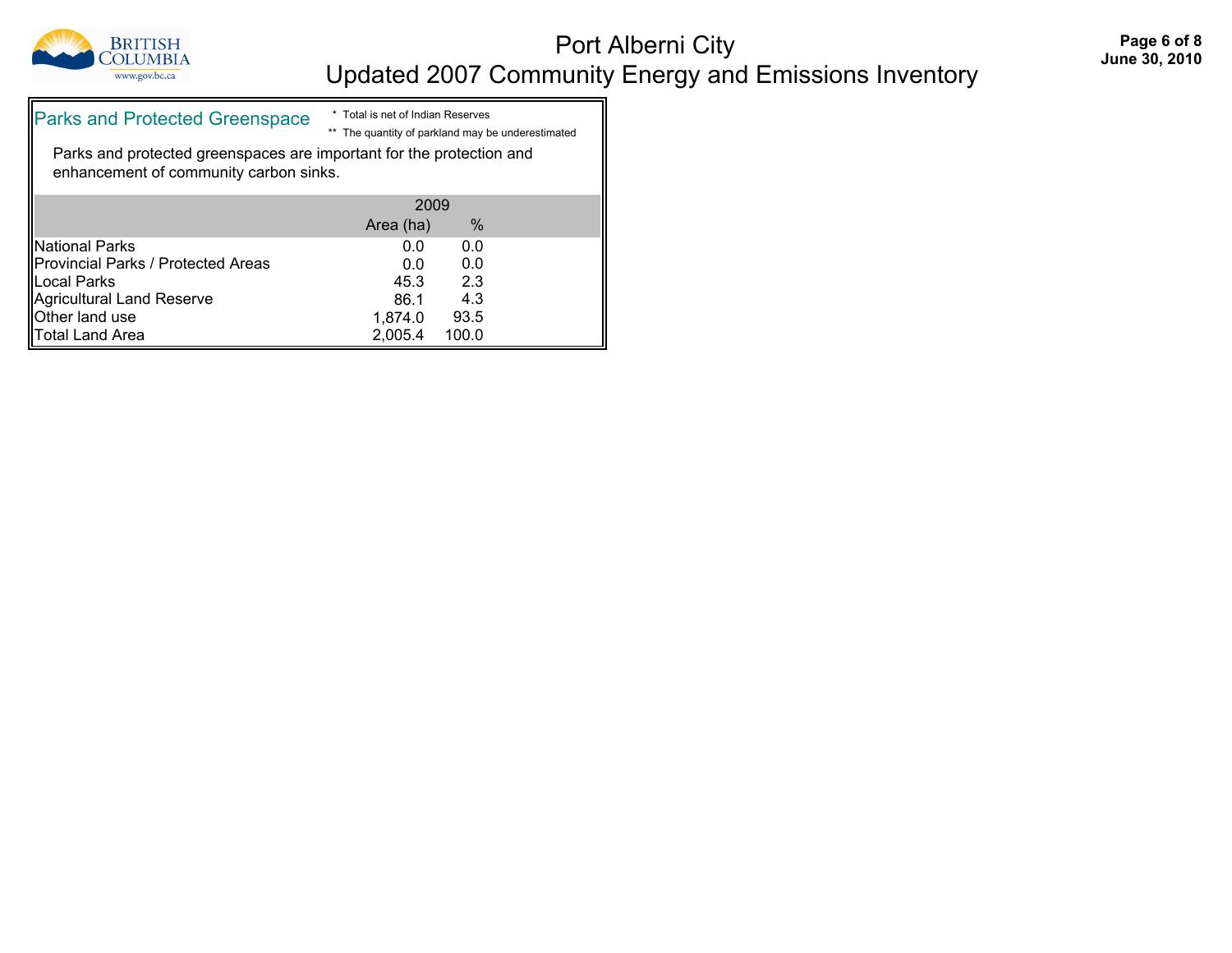

## Port Alberni City and the set of the set of the set of the set of the set of the set of the set of the set of t<br>June 30, 2010 Updated 2007 Community Energy and Emissions Inventory

# **Supporting Indicators Under Consideration**

The following supporting indicators are under consideration for inclusion in future CEEI reports. The 2007 CEEI reports provide these 'placeholder' indicators to give an indication of data that may be provided in the future by the Province on an ongoing basis to assist in monitoring actions to reduce GHG emissions and energy consumption. Please submit feedback to CEEIRPT@gov.bc.ca (see survey on CEEI website).

### **On-Road Transportation (and Land Use)** Proximity to Transit **Persons, dwelling units (du) and employment within 400m of a quality transit stop/line** Proximity to Services Persons and dwelling units (du) within 400m of services (e.g. grocery store, school, other retail etc.) Transit Ridership **Transit Ridership** Annual per capita transit ridership **Buildings** Residential; Public Building Energy Intensity Average energy use per person per square metre of floor space Floor Space **Average residential dwelling unit size Solid Waste (and Water)** Waste Diversion Tonnes of waste diverted Avoided Waste Emissions Tonnes of CO2e of avoided future emissions due to reduced waste since 2007 Water Use **Per capita residential water use** Per capita residential water use **Land-Use Change** Impervious Surface Cover % change in impervious surface cover Tree Canopy Cover  $\frac{1}{2}$  % change in tree canopy cover **Community and Renewable Energy Supply** District Energy **Energy #** and energy output (e.g. buildings connected, energy consumed in GJ or kWh) of district energy systems by energy type (e.g. renewable or non-renewable) On-Site Renewable Energy # and energy output (in GJ or kWh) from households producing and/or consuming on-site renewable heat (e.g. biomass, solar thermal, geo-exchange) and/or electrical (e.g. solar photovoltaic, small wind, small scale hydro) energy Energy Recovery From Waste Energy (GJ or kWh) recovered from waste (e.g. from landfill gas, sewage treatment, industrial operations, farm)